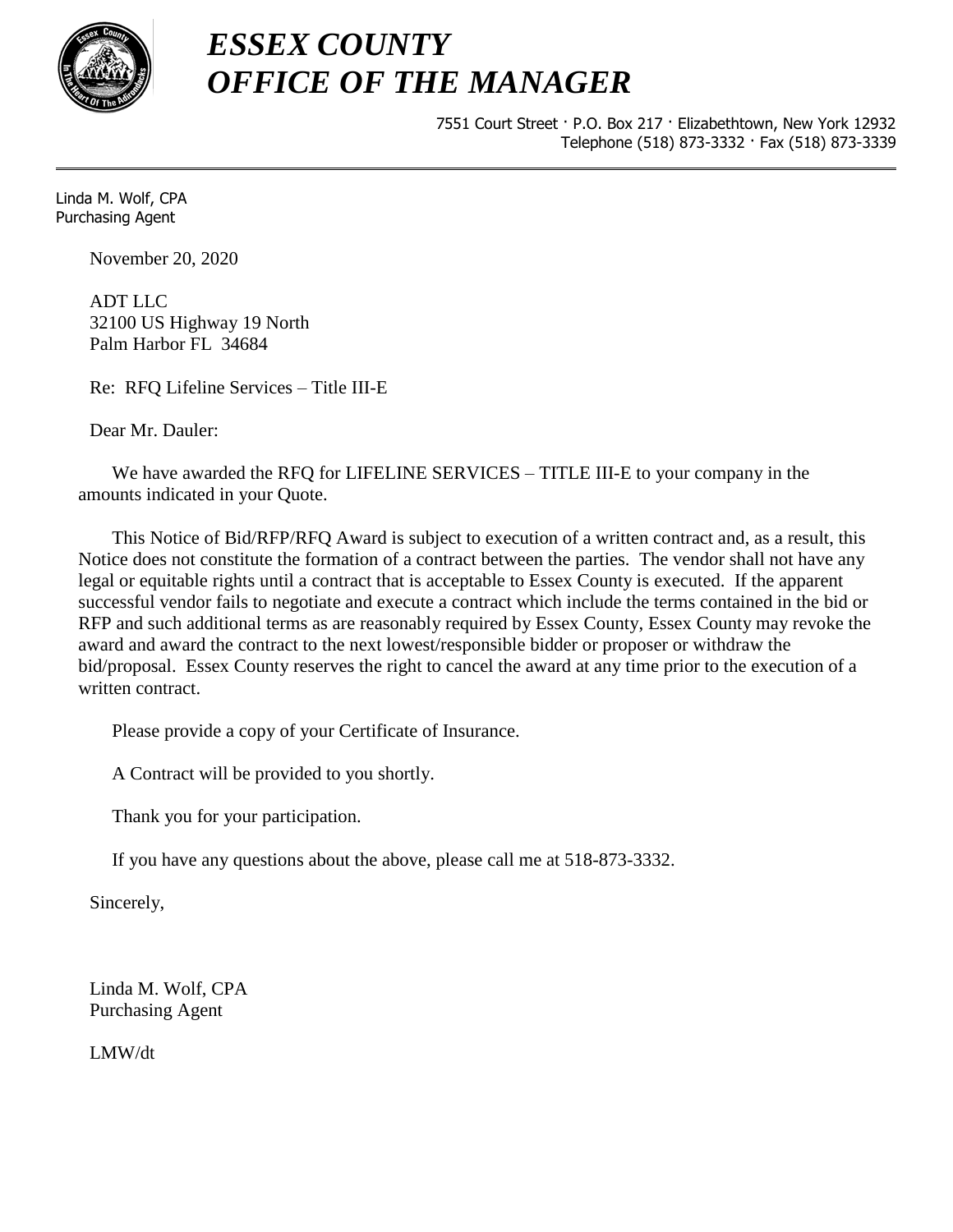

7551 Court Street · P.O. Box 217 · Elizabethtown, New York 12932 Telephone (518) 873-3332 · Fax (518) 873-3339

Linda M. Wolf, CPA Purchasing Agent

November 20, 2020

Connect America.com LLC 816 Park Way Broomall PA 19008

Re: RFQ Lifeline Services – Title III-E

Dear Mr. Brooks:

We have awarded the RFQ for LIFELINE SERVICES – TITLE III-E to ADT LLC of Palm Harbor FL in the amount of their Quote.

This Notice of Bid/RFP/RFQ Award is subject to execution of a written contract and, as a result, this Notice does not constitute the formation of a contract between the parties. The vendor shall not have any legal or equitable rights until a contract that is acceptable to Essex County is executed. If the apparent successful vendor fails to negotiate and execute a contract which include the terms contained in the bid or RFP and such additional terms as are reasonably required by Essex County, Essex County may revoke the award and award the contract to the next lowest/responsible bidder or proposer or withdraw the bid/proposal. Essex County reserves the right to cancel the award at any time prior to the execution of a written contract.

Thank you for your participation.

If you have any questions about the above, please call me at 518-873-3332.

Sincerely,

Linda M. Wolf, CPA Purchasing Agent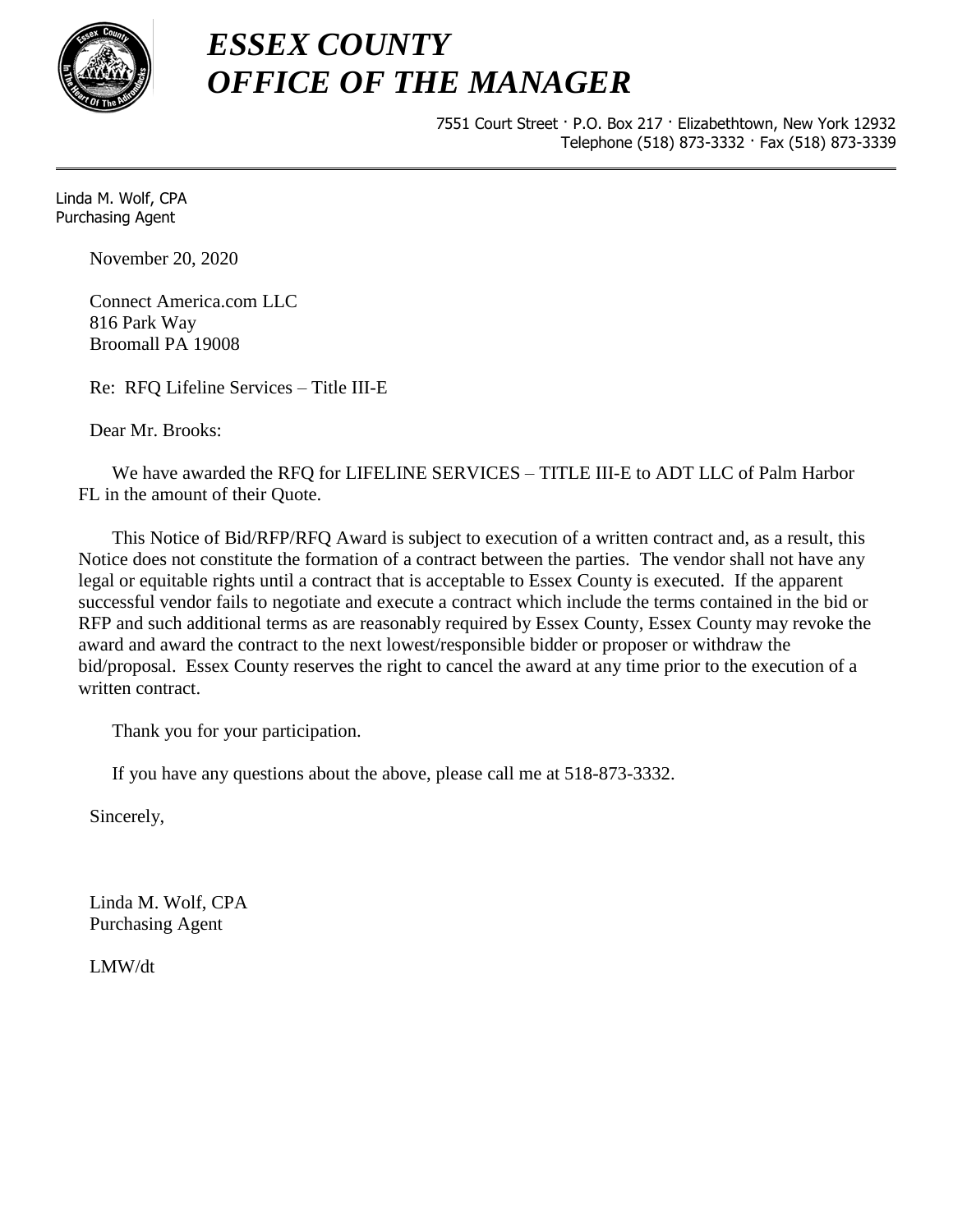

7551 Court Street · P.O. Box 217 · Elizabethtown, New York 12932 Telephone (518) 873-3332 · Fax (518) 873-3339

Linda M. Wolf, CPA Purchasing Agent

November 20, 2020

Valued Relationships Inc 1400 Commerce Center Drive Franklin OH 45005

Re: RFQ Lifeline Services – Title III-E

Dear Mr. Anderson:

We have awarded the RFQ for LIFELINE SERVICES – TITLE III-E to ADT LLC of Palm Harbor FL in the amount of their Quote.

This Notice of Bid/RFP/RFQ Award is subject to execution of a written contract and, as a result, this Notice does not constitute the formation of a contract between the parties. The vendor shall not have any legal or equitable rights until a contract that is acceptable to Essex County is executed. If the apparent successful vendor fails to negotiate and execute a contract which include the terms contained in the bid or RFP and such additional terms as are reasonably required by Essex County, Essex County may revoke the award and award the contract to the next lowest/responsible bidder or proposer or withdraw the bid/proposal. Essex County reserves the right to cancel the award at any time prior to the execution of a written contract.

Thank you for your participation.

If you have any questions about the above, please call me at 518-873-3332.

Sincerely,

Linda M. Wolf, CPA Purchasing Agent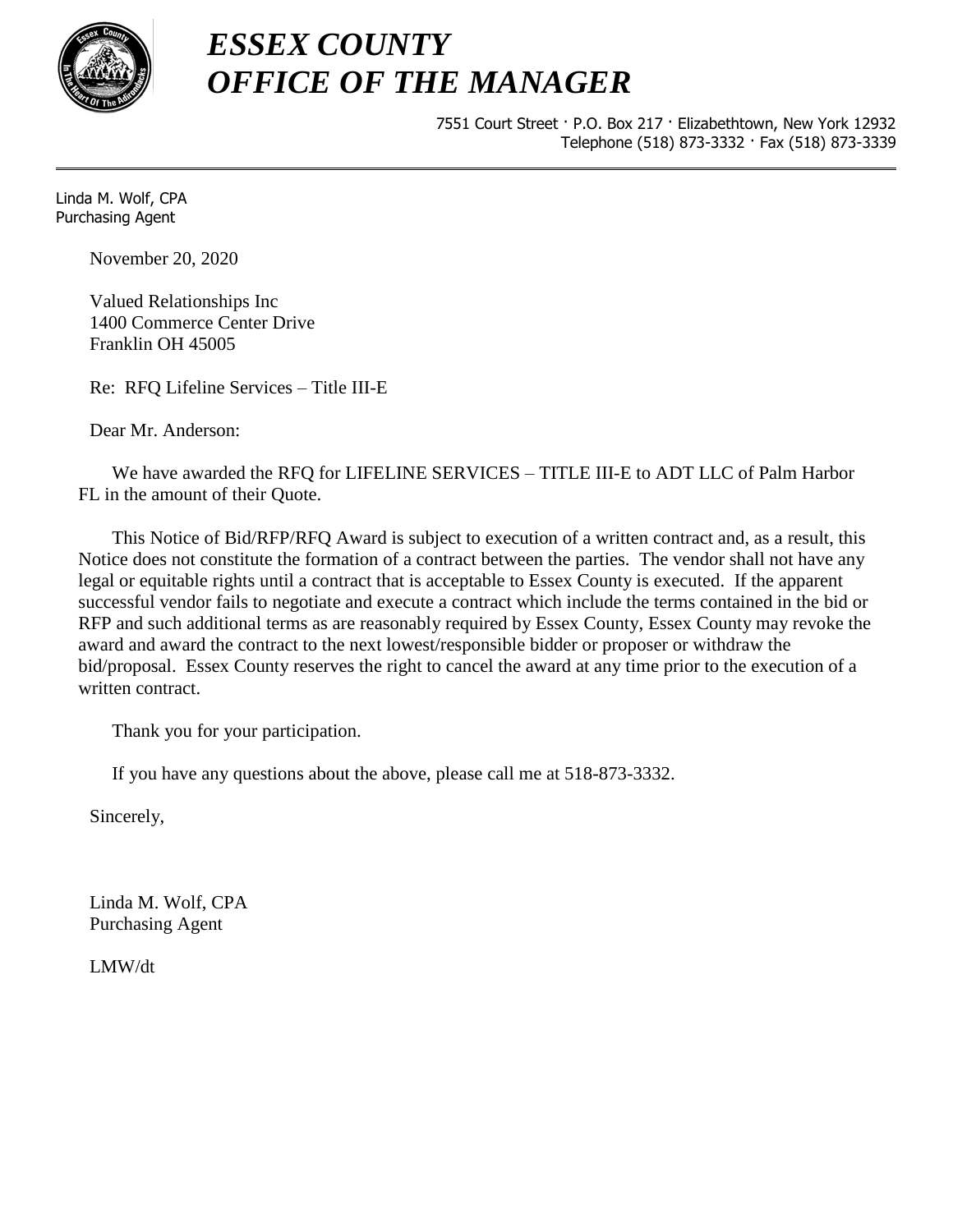

7551 Court Street · P.O. Box 217 · Elizabethtown, New York 12932 Telephone (518) 873-3332 · Fax (518) 873-3339

Linda M. Wolf, CPA Purchasing Agent

November 20, 2020

GTL Incorporated dba Link to Life 27475 Meadowbrook Road Novi MI 48377

Re: RFQ Lifeline Services – Title III-E

Dear Ms. Thompson:

We have awarded the RFQ for LIFELINE SERVICES – TITLE III-E to ADT LLC of Palm Harbor FL in the amount of their Quote.

This Notice of Bid/RFP/RFQ Award is subject to execution of a written contract and, as a result, this Notice does not constitute the formation of a contract between the parties. The vendor shall not have any legal or equitable rights until a contract that is acceptable to Essex County is executed. If the apparent successful vendor fails to negotiate and execute a contract which include the terms contained in the bid or RFP and such additional terms as are reasonably required by Essex County, Essex County may revoke the award and award the contract to the next lowest/responsible bidder or proposer or withdraw the bid/proposal. Essex County reserves the right to cancel the award at any time prior to the execution of a written contract.

Thank you for your participation.

If you have any questions about the above, please call me at 518-873-3332.

Sincerely,

Linda M. Wolf, CPA Purchasing Agent